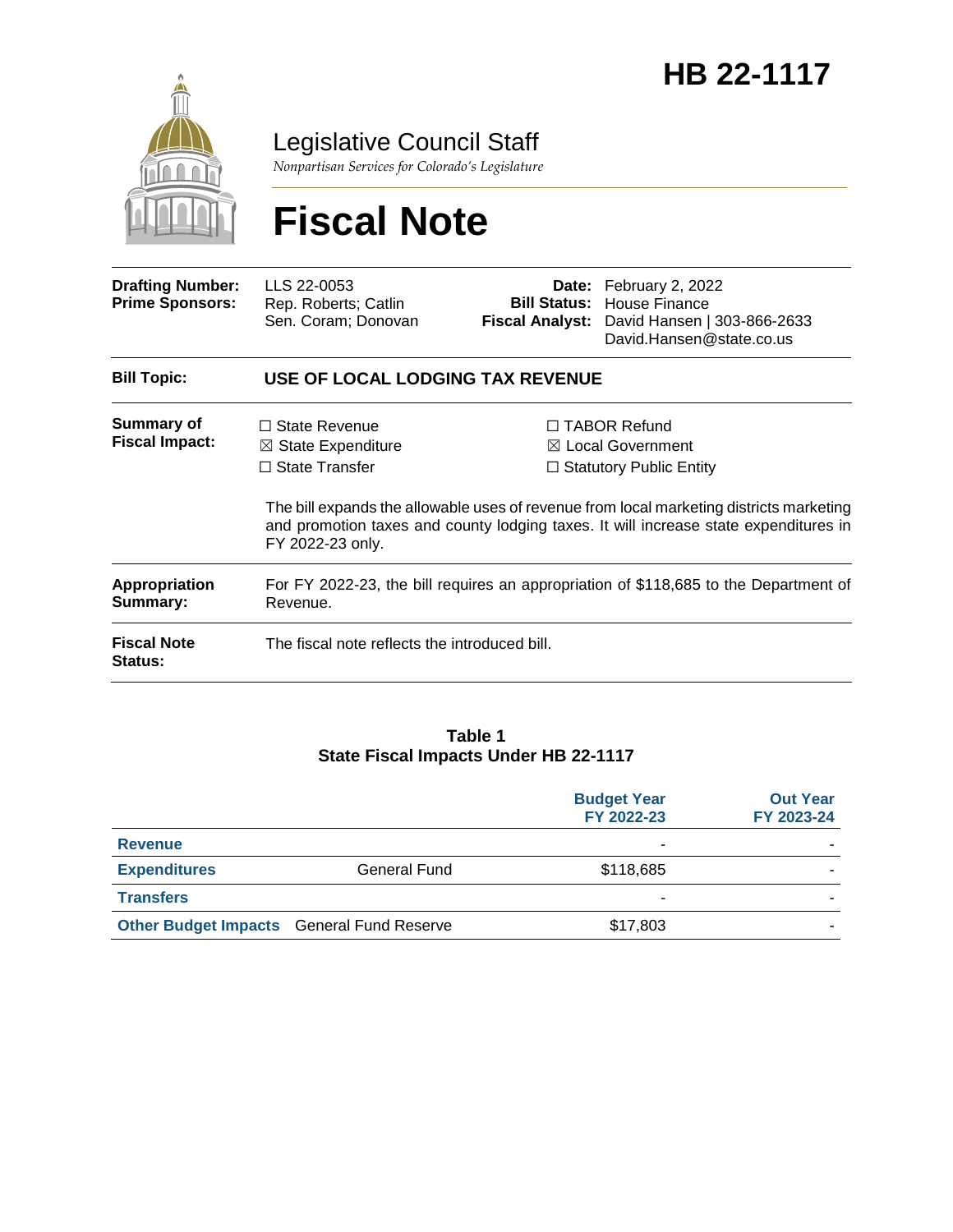## February 2, 2022 **HB 22-1117**

## **Summary of Legislation**

The bill expands the allowable uses of revenue from state-collected local marketing districts and county lodging tax. For local marketing districts, the bill allows districts to use the funds for workforce recruitment, and for facilitating and enhancing visitor experiences. Further, districts may use the revenue for capital expenditures related to these purposes. For counties, the bill allows lodging tax revenue to be used for economic development, workforce recruitment and development, and for facilitating and enhancing visitor experiences. The expanded uses of each tax are conditional on voter approval.

Lastly, the bill requires retailers that collect the county lodging tax to file and remit taxes to the Department of Revenue with the same frequency as sales tax (typically monthly), instead of quarterly.

## **Background**

Local governments in Colorado may establish local marketing districts according to the Local Marketing District Act in Section 29-25-101 C.R.S. With voter approval, the district may impose a marketing and promotion tax on rooms and accommodations that is collected by the Department of Revenue. Under current law, marketing and promotion tax revenue is limited to certain uses including:

- Organization, promotion, marketing, and management of public events;
- Activities in support of business recruitment, management, and development; and
- Coordinating tourism promotion activities.

Districts are not allowed to use marketing and district tax revenues for capital expenditures, except for tourist information centers. There are six local marketing districts, including Alamosa County, Estes Park, Gunnison County, Moffat County, Steamboat Springs, and Vail.

Counties in Colorado may levy a county lodging tax up to 2.0 percent for use in tourism promotion, with voter approval per Section 30-11-107.5 C.R.S. Under current law, counties may not use lodging tax revenue for capital expenditures, except for tourist information centers. Currently, 29 counties have a county lodging tax.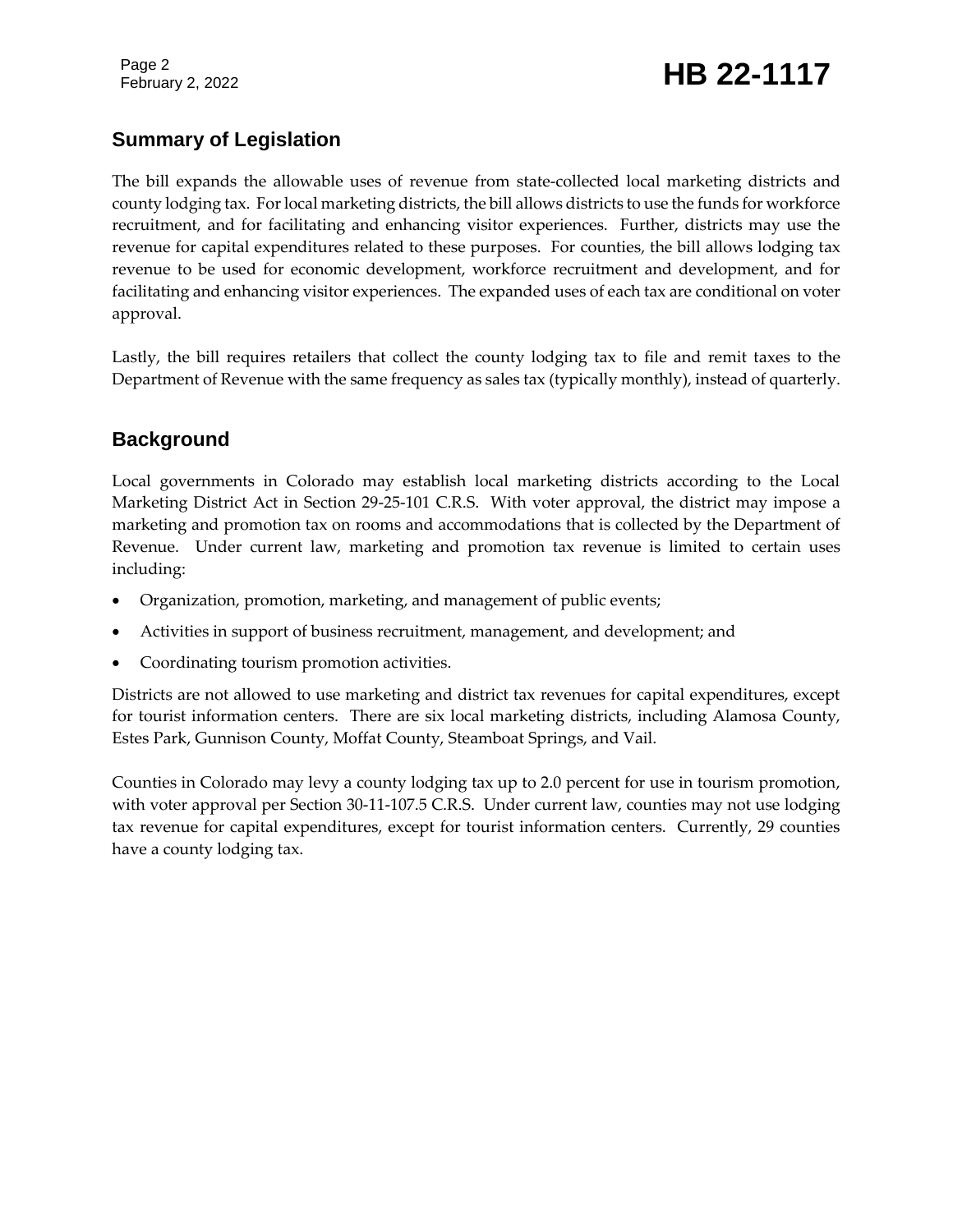## **State Expenditures**

The bill increases General Fund expenditures for the Department of Revenue by \$118,685 in FY 2022-23. Expenditures are displayed in Table 2 and described below.

#### **Table 2 Expenditures Under HB 22-1117**

|                                      | FY 2022-23 | FY 2023-24 |
|--------------------------------------|------------|------------|
| <b>Department of Revenue</b>         |            |            |
| Computer and User Acceptance Testing | \$33,953   |            |
| GenTax Computer Programming          | \$67,500   |            |
| Office of Research and Analysis      | \$6,400    |            |
| <b>Document Services</b>             | \$10,832   | -          |
| <b>Total Cost</b>                    | \$118,685  |            |

**Department of Revenue.** The required change in filing frequency for retailers that collect county lodging taxes will result in one-time costs in the Department of Revenue in FY 2022-23 for computer programming changes and for supporting costs associated with development, testing, and contractor services. This analysis assumes contract services for GenTax computer programming will require 300 hours, billed at \$225 per hour. Other billed costs include development and testing for audit and compliance and taxpayer services. The changes will also incur costs for the Office of Research and Analysis, or an estimated 200 hours billed at \$32 per hour. Lastly, the department will have an estimated \$10,832 in document services costs, reappropriated to the Department of Personnel and Administration.

## **Other Budget Impacts**

**General Fund reserve.** Under current law, an amount equal to 15 percent of General Fund appropriations must be set aside in the General Fund statutory reserve beginning in FY 2022-23. Based on this fiscal note, the bill is expected to increase the amount of General Fund held in reserve by \$17,803 in FY 2022-23, which will decrease the amount of General Fund available for other purposes.

## **Local Government**

The bill will increase flexibility for counties and local marketing districts on how they use revenue generated from existing lodging and marketing and promotion taxes, respectively.

## **State Appropriations**

For FY 2022-23, this bill requires a General Fund appropriation of \$118,685 to the Department of Revenue. Of this amount, \$10,832 is reappropriated to the Department of Personnel and Administration.